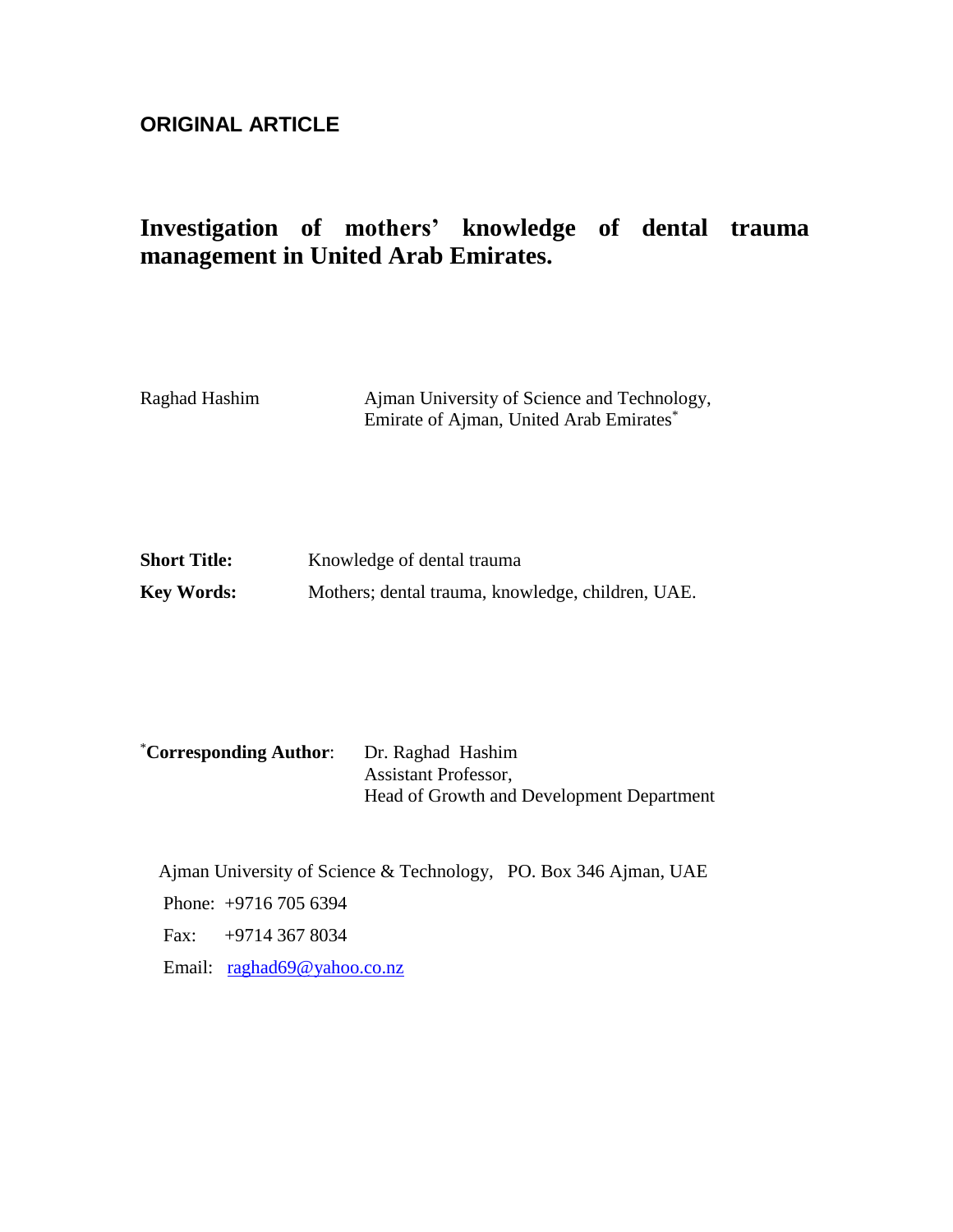#### **Abstract**

**Aim:** The purpose of this study was to assess, by means of structured questionnaire, the mothers' level of knowledge with regards to dental trauma immediate emergency management in Ajman, United Arab Emirates (UAE).

**Material and methods**: Cross-sectional study, with anonymous structured questionnaires was used, 700 mothers were chosen at random from attendants of all mothers and child care centers in the Emirate of Ajman, UAE. The questionnaire surveyed mothers' background, knowledge and management of tooth fracture, avulsion, and also investigated mothers' self-assessed knowledge of the availability and priority of emergency services of trauma in UAE.

**Results**: The sample consisted of 676 mothers (response rate 96.6%) who attended mother and child care centers in Ajman over a period of two months (January- February 2011). More than half of the mothers participated in this study were in their thirties and 61.5% had university qualification. Around 61.5% of the mothers had previous direct or indirect experience of dental trauma cases. Mother's knowledge on the dental trauma seemed to be inadequate. Chi-square test indicated that there was no significant difference in the number of correct responses in relation to age, level of education, or number of observed trauma cases. Most mothers were unaware of the availabilities of after working-hours emergency services. They were unsatisfied with their dental trauma level of knowledge and the majority were interested in having further education on the topic.

**Conclusions:** the findings revealed that the dental trauma management knowledge level (especially tooth avulsion) among mothers in Ajman is inadequate and education campaigns are necessary to improve their emergency management of dental injuries. Therefore, it is important to educate the public of the availability of after hour dental emergency services to overcome any delay in seeking professional help in cases of dental trauma.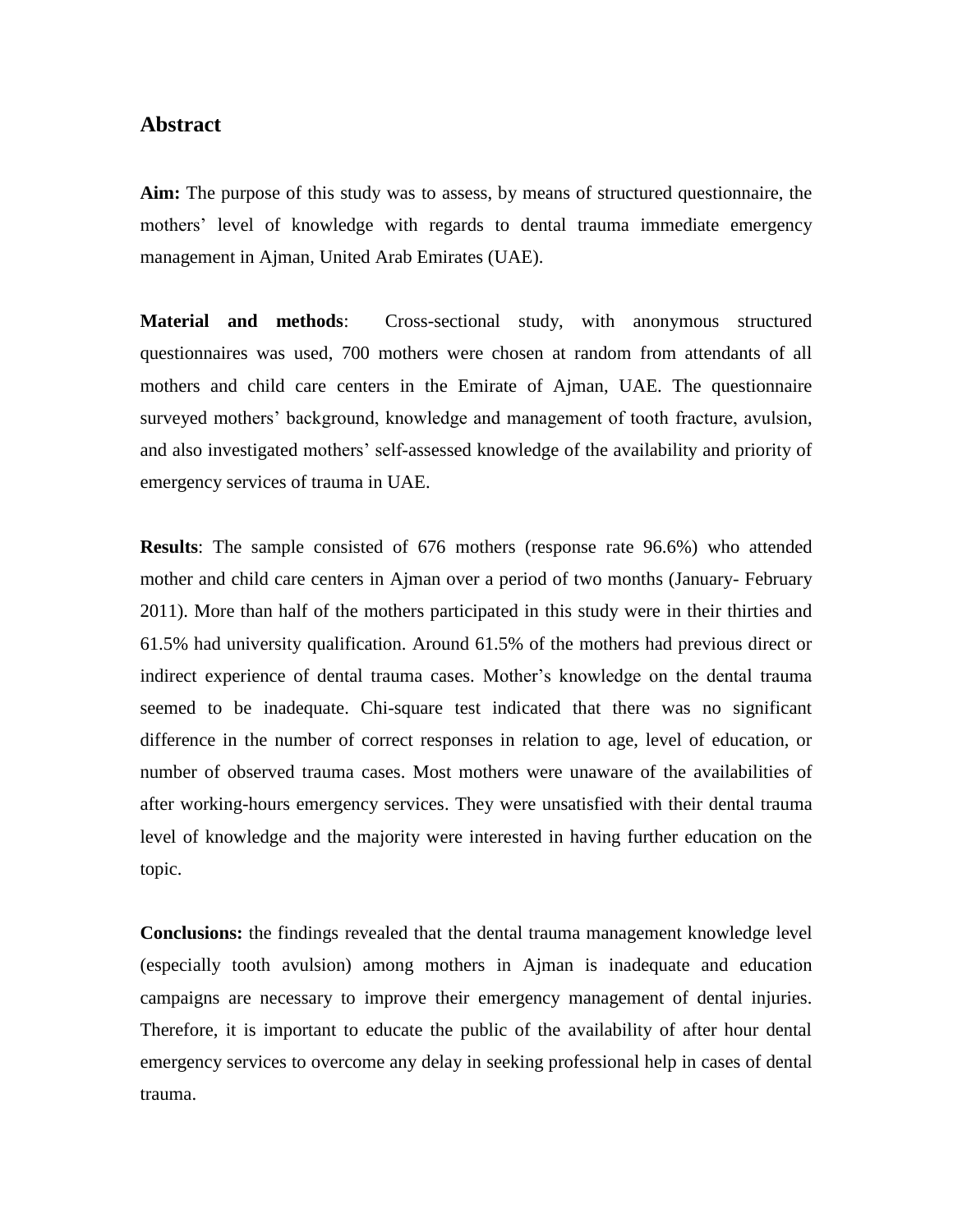# **Introduction**

It is well recognized today that, for long-term success, the management or treatment of traumatized teeth optimally should be carried out as soon as possible [Andreasen and Andreason, 2007]. The attitudes and knowledge of patients and parents of the injured children about dental trauma would thus be critical to the ultimate prognosis of traumatised teeth [Sae-Lim and Yuen, 1997; Andreasen and Andreason, 2007]. Several studies showed that the population at large, as well as many professionals involved in the treatment of dentoalveolar injuries, has little knowledge concerning this subject [Raphael and Gregory, 1990; Hamilton et al., 1997; Caglar et al., 2005; Kostopoulou and Duggal, 2005; Hu et al., 2006]. These studies have encouraged the initiation of educational campaigns meant to inform the public regarding the importance of initial dental trauma management as well as the specific steps that can be taken in the case of traumatic event. As 41% of dental injuries occur at home [Al-Jundi, 2002], mothers are frequently required to provide prompt and proper action. The aim of this study is to assess, by use of the questionnaire, the general knowledge and attitudes of mothers with regards to emergency management of dental trauma and to investigate the effect of some variables on the responses. The results of this study might provide information that can help in design of simple instructions to mothers who attend mother and child care centers in Ajman. The provision of this information could be part of the services provided by these centers, which cover large sectors of the society.

#### **Methods**

In United Arab Emirates, all mothers are required to attend to the child and mother care centers to receive their follow-up checking during pregnancy, and also to receive a medical check-ups and vaccination for their new-born infants till they reach the school age. The importance of these centers in providing advice to a large sector of mothers made them the target of the current study. The study objective was to (i) assess the general knowledge of mothers with regards to the immediate dental trauma management,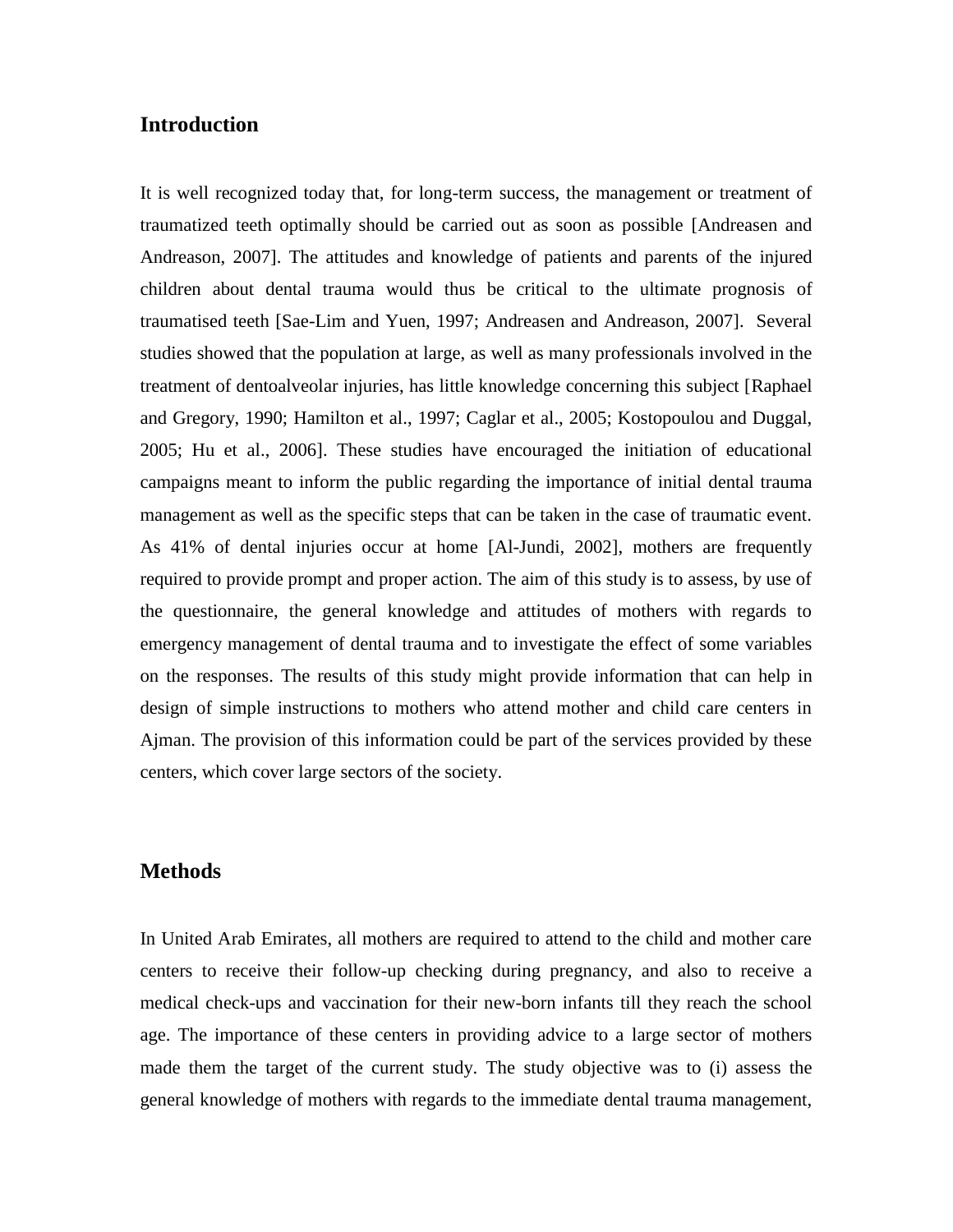and their attitude to public education on this topic, as well as knowledge of availability and priority of emergency services for dental trauma, and to (ii) assess the influence of mother's education and other related variables on their responses.

In this cross-sectional survey, structured questionnaires were used. Seven hundred mothers were chosen at random through computer-generated program from attendants of all (five) mother and child health care centers in the Emirates of Ajman in UAE. The questionnaire was modified from those used in similar studies in the literature [Raphael and Gregory, 1990; Sae-Lim and Yuen, 1997; Hashim, 2011], and was divided into three parts. Part one consisted of three questions on personal and educational background in addition to number of trauma cases encountered previously (Table 1), while part two consisted of four questions based on three imaginary cases of dental trauma (Table 2). The third part consisted of five questions investigating self assessed knowledge, attitude to public education program on dental trauma emergency management, and the knowledge of availability and priority of emergency services of dental trauma (Table 4).

Informed verbal consent from all mothers and the directors of the health centers were obtained prior to participation. The study was approved by the ethical committee in Ajman University of Science & Technology. All women entered the study voluntarily, following an explanation of its purpose and objectives. A research assistant has interviewed participated mothers and filled the questionnaires. The participants were assured of the strict confidentiality of the data. All questionnaires were coded and analyzed using SPSS version 13.0 (Chicago, IL). Results were expressed as a number and percentage of respondents for each question. Chi-square test was used to evaluate the differences between the different variables such as age, mother's level of education on knowledge and attitudes of the mothers, and the level of significance was set at  $P < 0.05$ .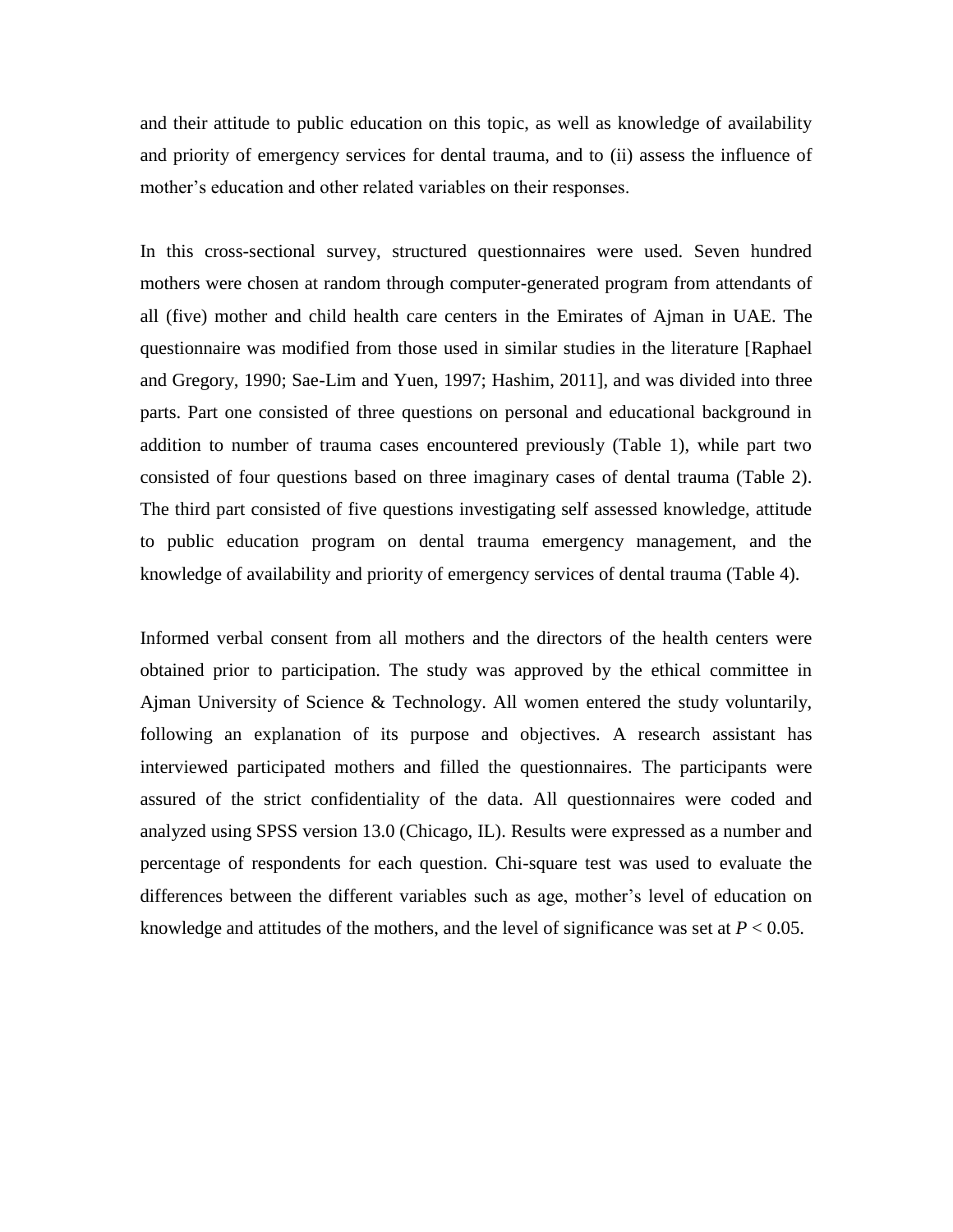### **Results**

In the current study, 676 of the 700 approached mothers who attended all mother and child care centers in Ajman over a period of two months (January- February 2011) agreed to participate in the study, and therefore the sample considered consisting 676 mother (response rate 96.6%).

The result of part I of the questionnaires is shown in (Table 1). The majority 440 (65.1%) of the mothers were aged 20-29 years. Four hundred and sixty nine (69.4%) of the mothers were university educated. Three hundred (44.4%) recalled having had previous experience of dental trauma.

The responses to part II of the questionnaire which dealt with the case studies were as described in (Table 3). Mother's knowledge on the broken incisor of a 9-year-old girl seemed to be inadequate. Two hundreds and forty one mothers (35.7%) knew that the fractured tooth is most likely to be permanent incisor. Chi-square test indicated that there was no significant difference in the number of correct responses in relation to age, level of education, or number of observed trauma cases (*P*-values : 0.18, 0.12 and 0.11 respectively) With regards to the immediate emergency management of the case, 56.5% gave the wrong answer.

For the management of avulsed permanent tooth in a 12-year-old girl, 83.4% of the mothers gave wrong response which was to concentrate on stopping oral bleeding. Chisquare test indicated that there was no significant difference in the number or correct responses among the participants according to age, level of education, or number of observed trauma cases. (*P*- values: 0.16, 0.11 and 0.07 respectively). More than three quarter (76.4%) of the respondents were either "not sure" or gave "incorrect answer" to the management of loss consciousness associated with a fall.

The responses to part III of the questionnaire is presented in (Table 4). Whilst four hundred and eighteen (61.8%) of the mothers admitted to having poor knowledge on the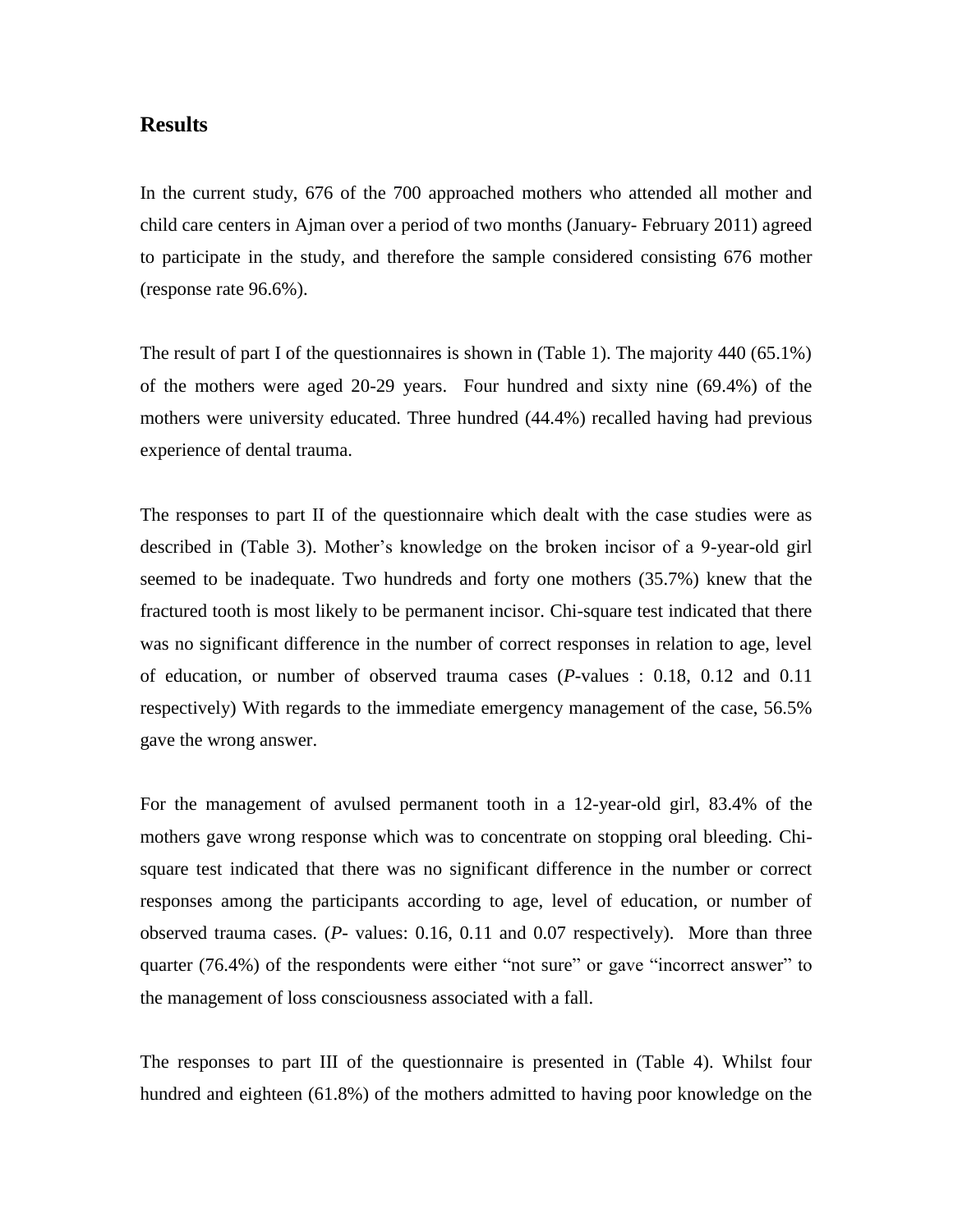management of traumatized teeth , most of them (86.2%) were enthusiastic about being educated further. When the mothers were asked how urgently professional help was needed for dental injury, three hundred and forty nine mothers (51.6%) responded correctly by seeking professional care immediately. Sixty six percent of the participated mothers had correct knowledge on the availability of the emergency services during working hours. The knowledge on the after working-hours services seemed to be inadequate.

#### **Discussion**

To our knowledge, this is the first published study conducted in the UAE assessing the level of awareness among mothers on dental trauma management. The questionnaire used in the current study was short with simple, direct and closed-end questions. Similar studies in the literature have surveyed the knowledge of mothers and teachers concerning the management of dental trauma [Stokes et al., 1992; Hamilton et al., 1997; Hedge et al., 2010; Skeie et al., 2010]. The study included all mother and child care centers in the Emirate of Ajman and the response rate was very high (96.6%). These centers considered an excellent source of information about a large segment in the Emirate. The majority of the mothers 65.1% were aged 20-29 years. Interestingly 69.4% of the mothers were university graduates. Around 61.5% of the mothers had previous direct or indirect experience of dental trauma cases. This was much higher than what was reported in studies performed in England [Hamilton et al., 1997] and in Singapore [Sae-Lim et al., 1999].

The three imaginary cases in Part II of the questionnaire were designed to test the respondents' general knowledge of the two different types of dental injuries and emergency management of lost consciousness as a result of dental trauma. The ages of the injured children in the cases were intentionally selected between 9 to 12, because children between these ages carry the greatest risk of dental injuries [Hayrinen-Immonen et al*.,* 1990]. In case I, only (35.7%) of the respondents recognized that the maxillary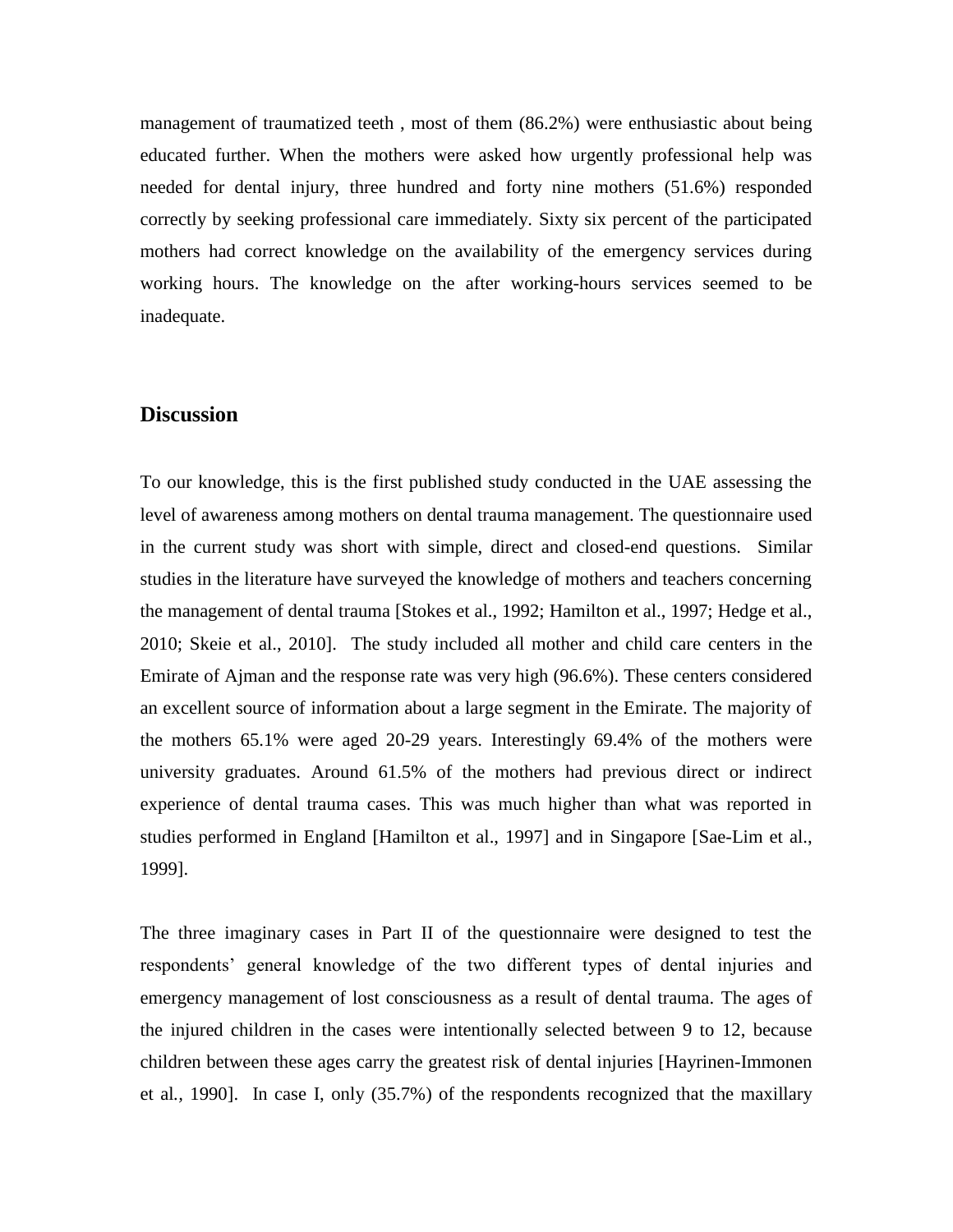incisor is a member of the permanent dentition in a 9-year-old girl. This response is lower than that reported by school teacher in Ajman [Hashim, 2011] this indicates that the general dental knowledge of the mothers was inadequate. However, only 40.4% of the mothers in the current study responded correctly by choosing to take the child to the dentist to treat broken incisor. Similar finding had been reported by Al-Jundi (2006) in Jordan.

Considering that a favorable progress or avulsed teeth significantly depends on the minimal time outside the socket, adequate storage and transportation median and minimal aggression to the root surface and periodontal ligament, knowledge concerning the management of this situation was assessed in a lay population [Boyd et al., 2000; Panzarini et al., 2005; Pohl et al., 2005] with regard to the emergency management of avulsed permanent tooth in a 12-year-old girl, five hundred sixty four mothers (83.4%) responded incorrectly and only 11.7 % gave right response by replanting the tooth, or putting it in a solution and going immediately to the dentist. Similarly, Al-Jundi (2006) reported that 89% of the mothers answered they would not replant the tooth. However, in the current study, the percentage of mothers responded appropriately was less when compared with other studies where it was 39% [Oliveria et al., 2007] and in an Australian survey by Raphael and Gregory (1990) reported that two-thirds of the parents would attempt replantation. If the tooth is not replanted, it should be stored in milk, saline solution or saliva, and a dentist should then be seen as soon as possible. In the current study, the educational background of the respondents did not reflect or correlate with other aspect of dental trauma knowledge. It is therefore recommended that the educational programs on dental trauma be directed at the public at all educational levels.

The response to part III (self-assessed knowledge and attitudes) was the most encouraging aspect of this study because the majority of mothers were not satisfied with their level of knowledge, and they were interested in getting further information to handle dental trauma cases. It would be alarming if, on the contrary, the respondents were content with their lack of knowledge and expressed no enthusiasm to be educated. Similar finding reported by school teachers in Ajman [Hashim, 2011] reflecting the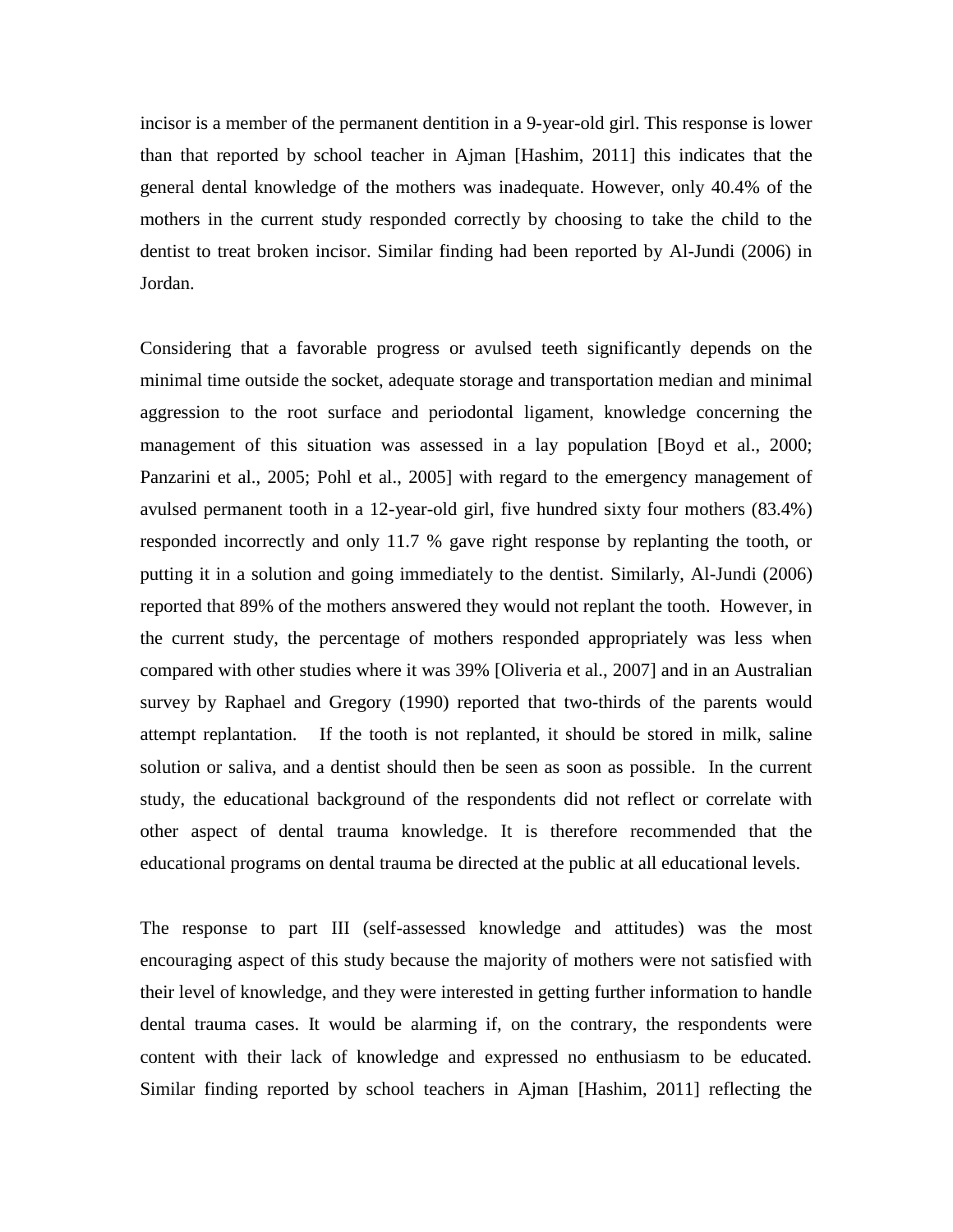general need of Ajman society to population–based preventive program to ensure uniform knowledge about dental trauma. It was less than desirable that only 51.6% of the mothers indicated priority for the urgency in seeking dental trauma management. It should hence be reasonable to assume that, while the educational programs on dental trauma should be directed at the public at all educational levels, those with lower educational background may need further reinforcement.

With regards to the knowledge of dental emergency services availability, most of the respondents were aware of the "during working hours" services, however after-hour services were only known by the minority. The basic knowledge on where to seek emergency services is crucial for timely dental trauma management, especially for avulsed teeth where prolonged extra- alveolar duration would be detrimental to the long term success rate [Andreasen and Andreason, 2007]. Hence, this information needs to be more broadly publicized in UAE.

#### **Conclusion**

The general knowledge of mothers in Ajman with regard to emergency management of dental trauma is lacking regardless of their age, education level, or previous encountered dental trauma cases. The luck of experience and knowledge expressed by the mothers answered the questionnaire concerning dental trauma reflects the need of more effective communication between dental professionals and mothers in order to enable them to act correctly when facing a case of dental trauma.

# **Acknowledgement**

I would like to thank Miss Shatha Zuhir for her contribution in data collection.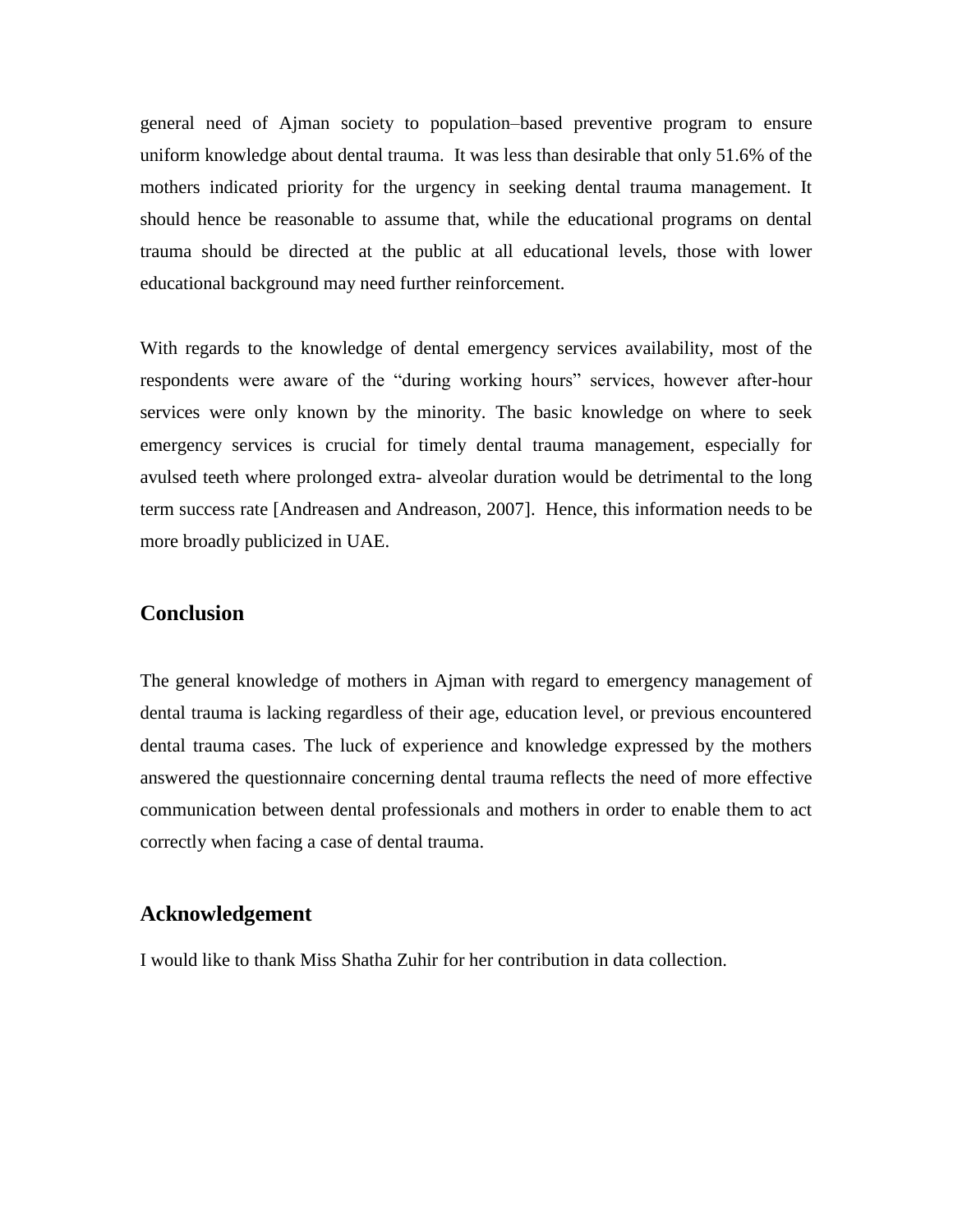#### **REFERENCES**

- Al-Jundi SH. Dental emergencies presenting to a dental teaching hospital due to complications from traumatic dental injuries. Dent Traumatol 2002; 18: 1-5.
- Al-Jundi SH. Knowledge of Jordanian mothers with regards to emergency management of dental trauma. Dent Traumatol 2006; 22: 291-295.
- Andreasen JO, Andreason FM. Textbook and colour atlas of traumatic injuries to the teeth. 4<sup>th</sup> edn. Oxford: Blackwell Munksgaard; 2007.
- Boyd DH, Kinirons MJ, Gregg TA. A prospective study of factors affecting survival of replanted permanent incisors in children. Int J Paediatr Dent 2000; 10: 200-205.
- Caglar E, Ferreira JP, Kargul B. Dental trauma management knowledge among a group of teachers in two south European cities. Dent Traumatol 2005; 21: 258-262.
- Hamilton FA, Hill FJ, Holloway PJ. An investigation of dento-alveolar trauma and its treatment in an adolescent population. Part I: The prevalence and incidence of injuries and extent and adequacy of treatment received. Br Dent J 1997; 182: 91-95.
- Hashim R. Dental trauma management awareness among primary school teachers in the Emirate of Ajman, United Arab Emirates. Eur J Paediatr Dent 2011; 12(2): 99- 102.
- Hayrinen-Immonen R, Sane J, Perkki K, Malmstrom M. A six-year follow-up study of sports-related dental injuries in children and Adolescents Endod Dent Traumatol 1990; 6(5): 208-212.
- Hegde AM, Kumar KNP, Varghese E. Knowledge of dental trauma among mothers in Mangalore. Dent Traumatol 2010; 26: 325-329.
- Hu LW, Prisco CRD, Bombana AC. Knowledge of Brazilian general dentists and endodontists about the emergency management of dento-alveolar trauma. Dent Traumatol 2006; 22: 113-117.
- Kostopoulou MN, Duggal MS. A study into dentists' knowledge of the treatment of traumatic injuries to young permanent incisors. Int J Paediatr Dent 2005; 15: 10-19.
- Oliveria TM, Sakai VT, Moretti AB, Silva TC, Santos CF, Machado MA. Knowledge and attitude of mothers with regards to emergency management of dental avulsion. J Dent Child 2007; 74: 200-202.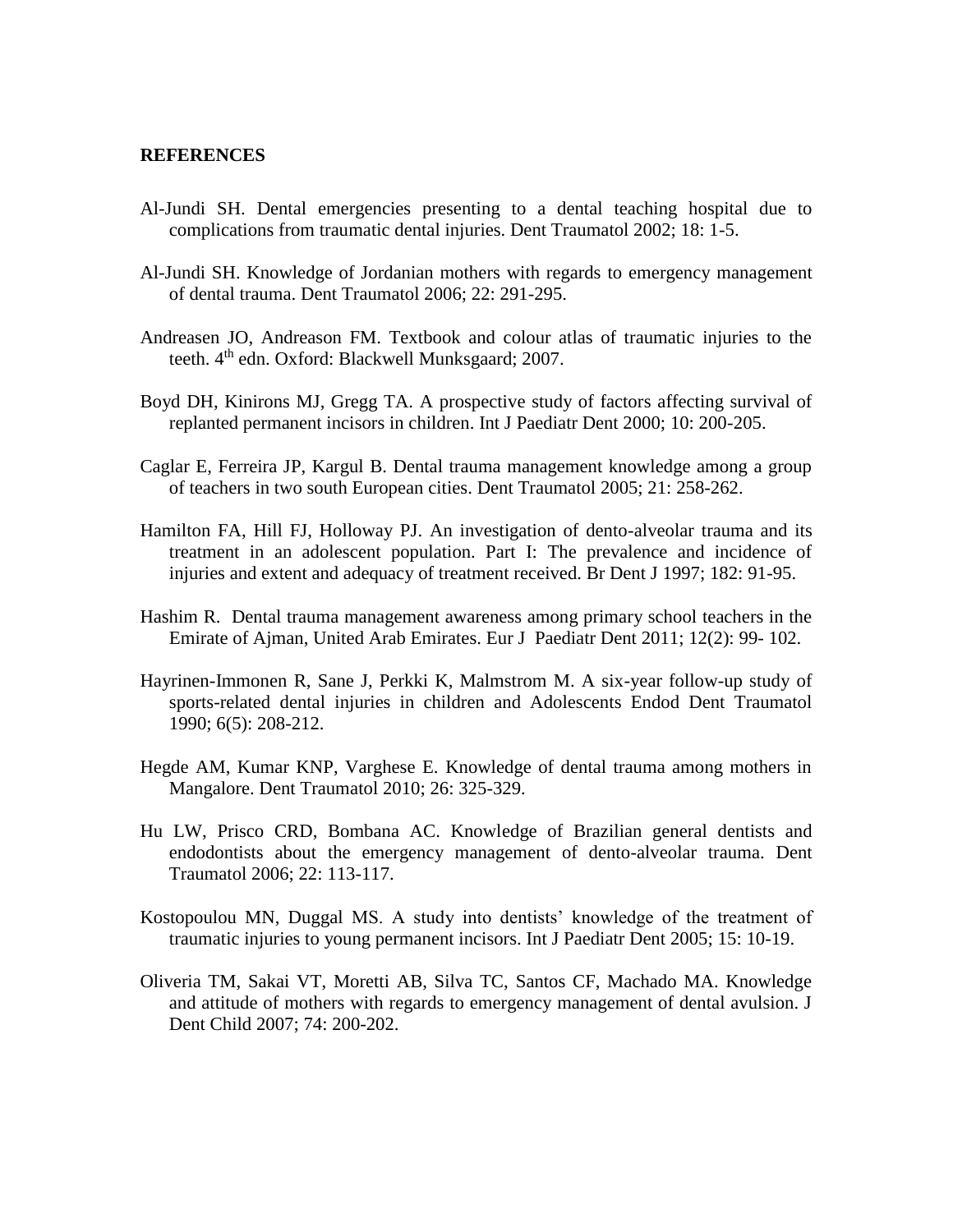- Panzarini SR, Pedrini D, Brandini DA, Poi WR, Santos MF, Correa JPT, Silva FF. Physical education undergraduates and dental trauma knowledge. Dent Traumatol 2005; 21: 324-328.
- Pohl Y, Filippi, A, Kirschner H. Results after replantation of avulsed permanent teeth. I. Endodontic considerations. Dent Traumatol 2005; 21: 80-92.
- Raphael SL, Gregory PJ. Parental awareness of the emergency management of avulsed teeth in children Aust Dent J 1990; 35:130-133.
- Sae-Lim V, Chulaluk K, Lim LP. Patient and parental awareness of the importance of immediate management of traumatized teeth. Endod Dent Traumatol 1999; 15: 37-41.
- Sae-Lim V, Yuen KW. An evaluation of after-office-hour dental trauma in Singapore. Endod Dent Traumatol 1997; 13: 164-170.
- Skeie MS, Audestad E, Bardsen A. Traumatic dental injuries- knowledge and awareness among present and prospective teachers in selected urban and rural areas of Norway. Dent Traumatol 2010; 26: 243-247.
- Stokes AN, Anderson HK, Cowan TM. Lay and professional knowledge of methods for emergency management of avulsed teeth. Endod Dent Traumatol 1992; 8:160-162.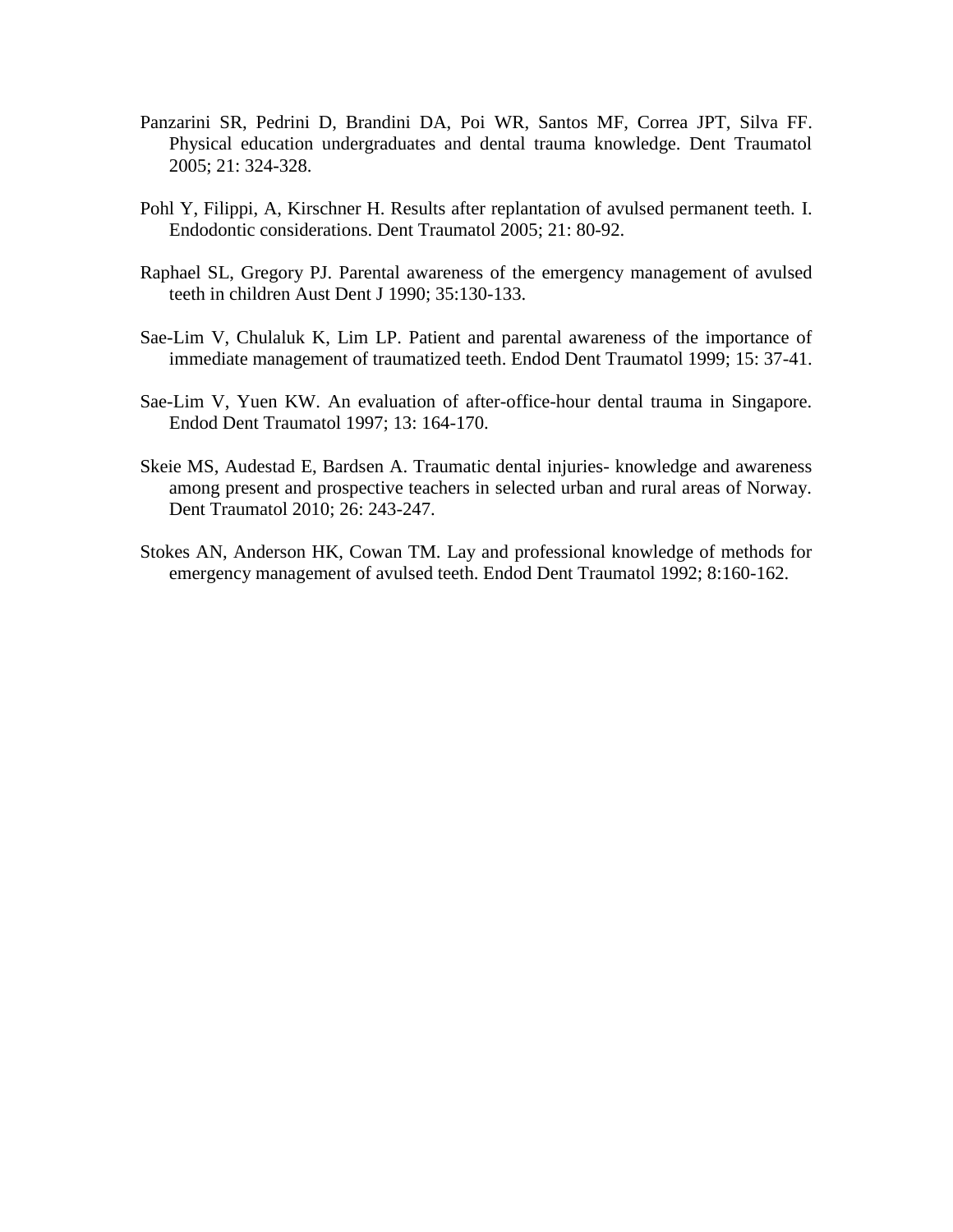| <b>Characteristics</b>               |     | $\mathbf{n}(\%)$ |
|--------------------------------------|-----|------------------|
| Age                                  |     |                  |
| $< 20$ yrs                           |     | 28(4.1)          |
| $20-29$ yrs                          |     | 440 (65.1)       |
| 30-39 yrs                            |     | 137 (20.3)       |
| 40-49 yrs                            |     | 56 (8.3)         |
| $\geq 50$ yrs                        |     | 15(2.2)          |
| Mother's education                   |     |                  |
| high-school                          |     | 116 (17.2)       |
| diploma                              |     | 80 (11.8)        |
| university                           |     | 469 (69.4)       |
| higher education                     | 11  | (1.6)            |
| Number of previous trauma encounters |     |                  |
| zero cases                           | 260 | (38.5)           |
| 1-2 cases                            |     | 300 (44.4)       |
| 3-4 cases                            |     | 104 (15.4)       |
| 5 or more cases                      | 12  | (1.8)            |

**Table 1.** Responses to part I: characteristics of the participants.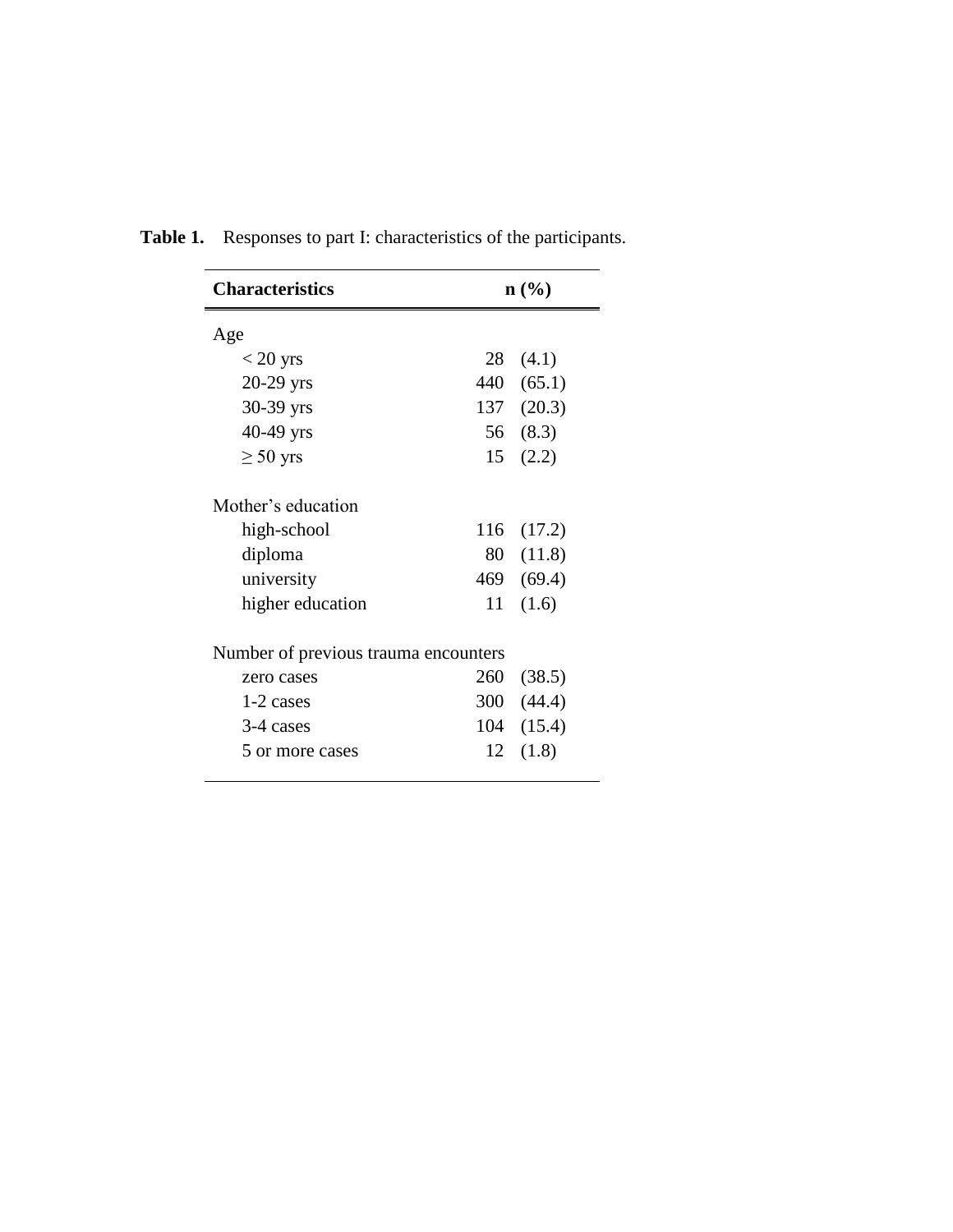#### **Table 2.** Part II: knowledge questionnaire (case scenario).

- Case I: a 9-year-old girl fell and broke her upper front tooth Q1: the broken tooth is likely to be
	- a: permanent tooth\*
	- b: baby tooth
	- c: do not know
	- Q2: your immediate emergency management of the case is
		- a: send child to the dentist immediately\*
		- b: reassure the child and put her to rest
		- c: not sure what to do
- Case II: a 12-year-old girl was hit on the face & her upper front tooth fell out of her mouth
	- Q1: the immediate emergency action you would take is a: put the tooth back in its place in the mouth, or in a solution and send the girl to the dentist immediately\*
		- b: stop oral bleeding then put the child to rest
		- c: put the tooth in a solution and send the child to the dentist immediately\*
		- d: not sure what to do
- Case III: a 10-year-old child fell down while playing and lost consciousness
	- Q1: the immediate emergency action you would take is
		- a: awake the child and put him to rest
		- b: send the child to hospital immediately\*
			- c: not sure what to do

Correct responses.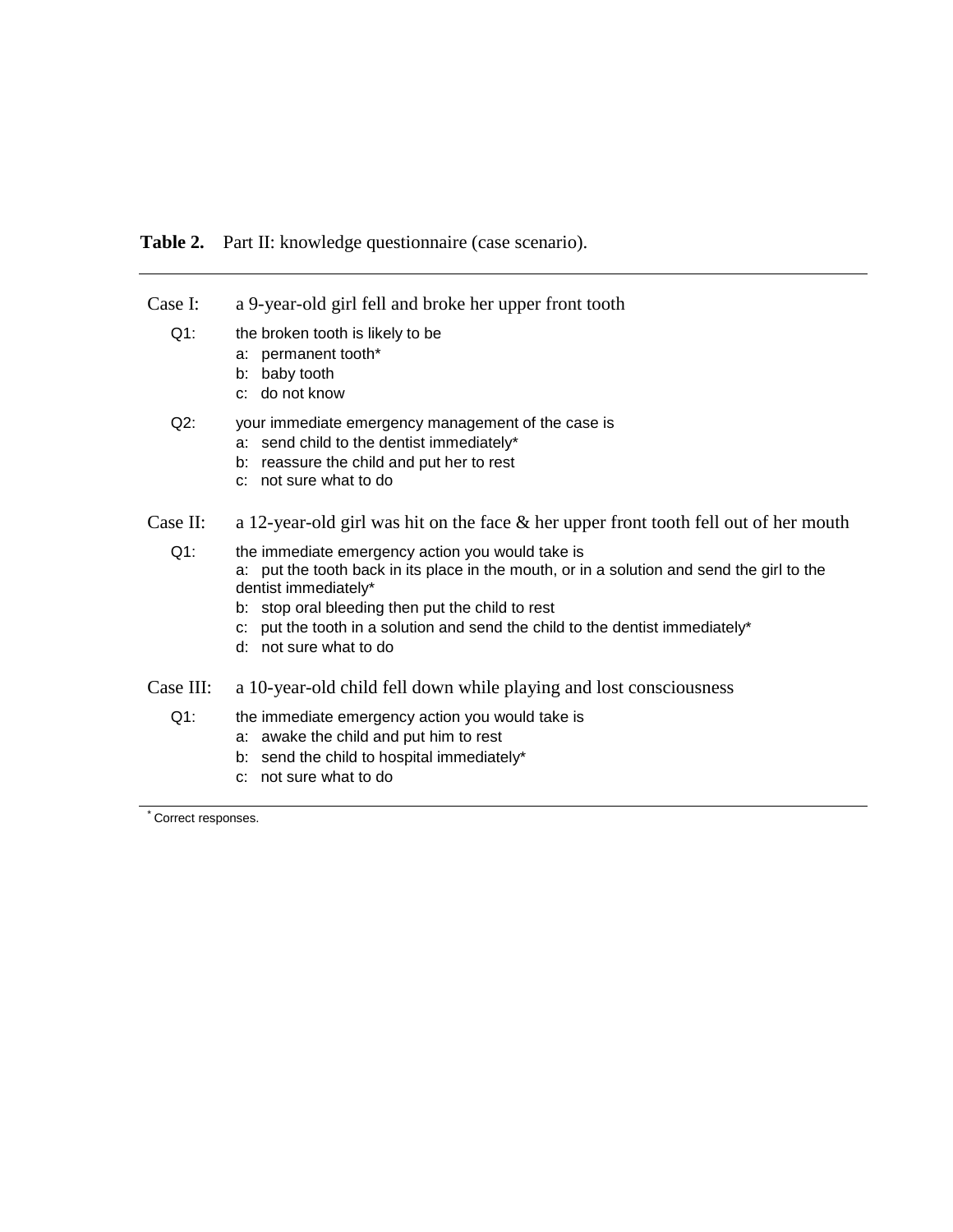| Case                                        | <b>Incorrect</b><br>n(%) | <b>Correct</b><br>$n\left(\frac{0}{0}\right)$ | Not sure<br>$n\left(\frac{0}{0}\right)$ |
|---------------------------------------------|--------------------------|-----------------------------------------------|-----------------------------------------|
| Broken tooth<br>type of tooth<br>management | 368 (57.1)<br>382 (56.5) | 241 (35.7)<br>273 (40.4)                      | 49 (7.2)<br>21(3.1)                     |
| Avulsed tooth<br>management                 | 564 (83.4)               | 79 (11.7)                                     | 33(4.9)                                 |
| Loss of consciousness<br>management         | 172 (25.4)               | 194 (28.7)                                    | 310 (51.0)                              |

# **Table 3.** Results of Part-II